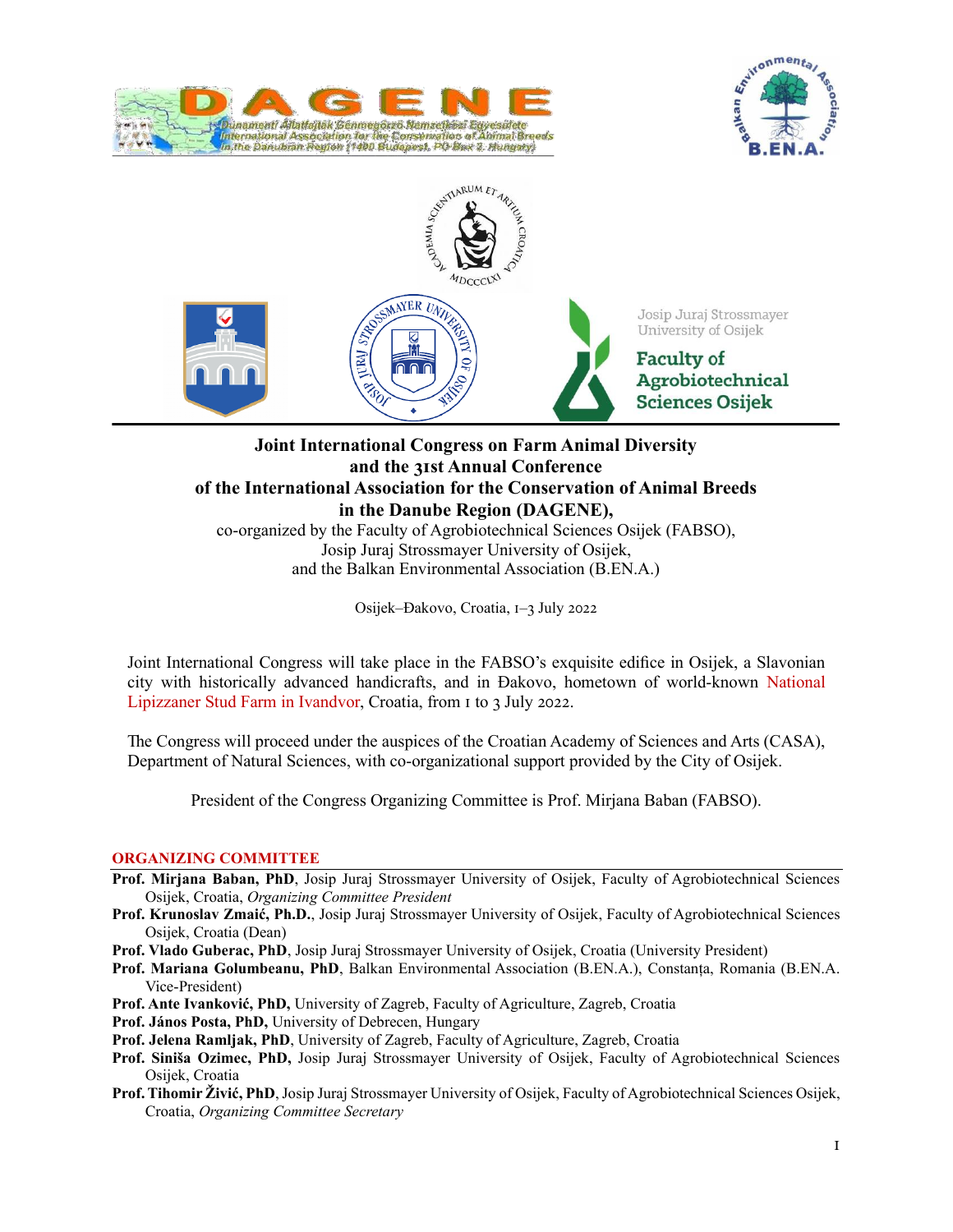





### **SCIENTIFIC COMMITTEE**

- **Prof. Ante Ivanković, PhD**, University of Zagreb, Faculty of Agriculture, Zagreb, Croatia, *Scientific Committee President*
- **Prof. Marcel Matiuti, PhD**, Banat University of Agricultural Sciences and Veterinary Medicine *King Michael Ⅰ of Romania*, Faculty of Veterinary Medicine, Timișoara, Romania, *Scientific Committee Vice‐President*
- **Prof. Mariana Golumbeanu, PhD**, Balkan Environmental Association (B.EN.A.), Constanța, Romania (B.EN.A. Vice‐President)
- **Prof. András Gáspárdy, PhD**, University of Veterinary Medicine, Budapest, Hungary
- **Prof. Peter Chrenek, DSc**, National Agricultural and Food Center, Research Institute for Animal Production Nitra, Lužianky, Slovakia
- **Prof. Mirjana Baban, PhD**, Josip Juraj Strossmayer University of Osijek, Faculty of Agrobiotechnical Sciences Osijek, Croatia
- **Prof. Pero Mijić, PhD**, Josip Juraj Strossmayer University of Osijek, Faculty of Agrobiotechnical Sciences Osijek, Croatia

**Prof. Snežana Trivunović, PhD**, University of Novi Sad, Faculty of Agriculture, Serbia

# **Congress Program**

### **Friday, 1 July 2022**

*Conferees' arrival to Osijek*

### FABSO events, Vladimira Preloga 1, 31000 Osijek, Croatia

11:00 a.m. –12:30 p.m. *Congress Registration* 12:30 p.m. *Welcome Ceremony*: in front of FABSO—presentation of the Bjelovar-based Historical Hussar Company (10 horses and 10 riders)

1:00 p.m. *Opening Ceremony:* staged in FABSO's *Aula Magna*

- ❖ brief inaugural address (Assoc. Prof. Tihomir Živić, PhD, *Secretary*)
- ❖ brief welcome address on behalf of DAGENE (Assoc. Prof. András Gáspárdy, PhD)
- ❖ brief welcome address by FABSO's Dean (Prof. Krunoslav Zmaić, PhD)
- ❖ brief welcome address by the UNIOS President (Prof. Vlado Guberac, PhD)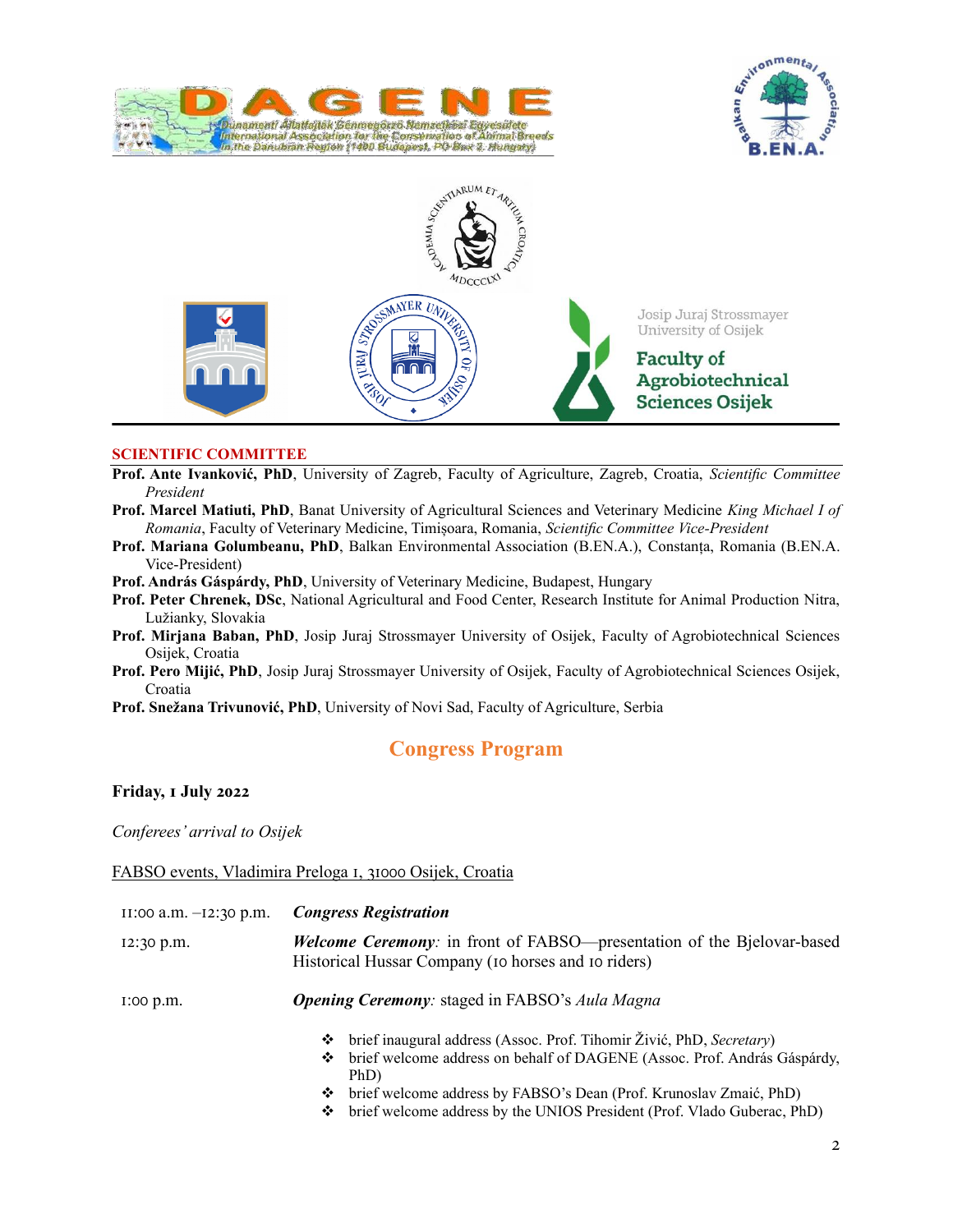





|                                         | $\bullet$ brief welcome address by the B.EN.A. representative (Congress co-organizer)<br>final address by Prof. Ferdo Bašić, PhD., FCA (Croatian Academy of Sciences<br>❖<br>and Arts, Department of Natural Sciences) |
|-----------------------------------------|------------------------------------------------------------------------------------------------------------------------------------------------------------------------------------------------------------------------|
|                                         | invitation to the Working Presidency to take the seats (Assoc. Prof. András<br>Gáspárdy, PhD; Assist. Prof. János Posta, PhD; Prof. Ante Ivanković, PhD;<br>Prof. Mirjana Baban, PhD)                                  |
| $I:IO$ $p.m.$                           | <b>Plenary Address</b> (Mirjana Baban, Full Prof., Ph.D.)                                                                                                                                                              |
| 1:30 p.m.-2:30 p.m.                     | <b>Plenary presentations</b> (Topic 1: Lipizzaner Horse in the DAGENE Member States: A<br>Common Heritage and Responsibility for the Future)                                                                           |
|                                         | chaired by Prof. Klemen Potočnik, PhD (University of Ljubljana, Biotechnical<br>٠<br>Faculty, Ljubljana, Slovenia)                                                                                                     |
| $2:30 \text{ p.m.} - 3:00 \text{ p.m.}$ | Coffee Break                                                                                                                                                                                                           |
| 3:00 p.m.-4:00 p.m.                     | <b>Plenary presentations</b> (Topic 2: Podolian Cattle in the DAGENE Member<br>States: A Common Heritage and Responsibility for the Future)                                                                            |
|                                         | chaired by Assoc. Prof. András Gáspárdy, PhD (University of Veterinary<br>٠<br>Medicine, Budapest, Hungary)                                                                                                            |
| 4:00 p.m. $-5:00$ p.m.                  | <b>DAGENE Board Meeting</b>                                                                                                                                                                                            |

Departure to Đakovo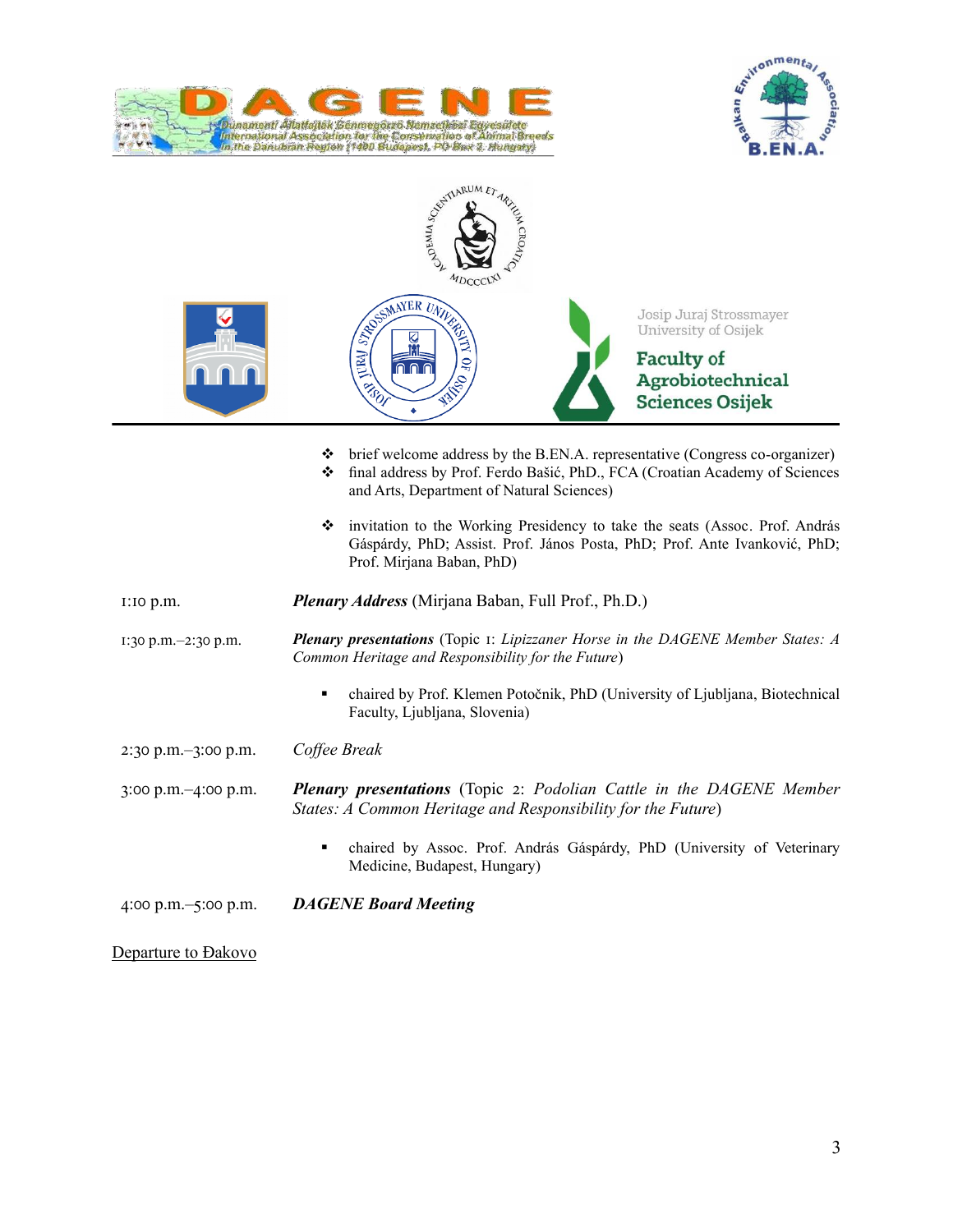





| 7:00 p.m.              | <b>Participants attend the Đakovo Embroideries Folklore Festival</b><br>Dakovo Embroideries Folk Festival takes place in the first weekend of<br>July: https://djakovacki-vezovi.hr/wp-content/uploads/2021/06<br>/Program-55.-Dakovackih-vezova.pdf.                                                                                                                |
|------------------------|----------------------------------------------------------------------------------------------------------------------------------------------------------------------------------------------------------------------------------------------------------------------------------------------------------------------------------------------------------------------|
|                        | Since the Program timeframe has remained unchanged for already 57 years,<br>hyperlinked are the programs of the previous years' Dakovo Embroideries<br>Folk Festival:<br>http://www.cioff.org/events-festival.cfm/en/4876/Croatia-International and<br>National folk festival %C3%90akovacki vezovi ;<br>https://youtu.be/foRLPYcSTTA; https://youtu.be/foRLPYcSTTA. |
| 9:00 p.m.              | <b>Opening Ceremony of the Dakovo Embroideries Folk Festival:</b> in front<br>of the Đakovo Cathedral                                                                                                                                                                                                                                                                |
| Saturday, 2 July 2022  |                                                                                                                                                                                                                                                                                                                                                                      |
|                        | DAGENE Scientific Conference, FABSO, Vladimira Preloga 1, 31000 Osijek, Croatia                                                                                                                                                                                                                                                                                      |
| 9:00 a.m.-10:30 a.m.   | Scientific oral presentations                                                                                                                                                                                                                                                                                                                                        |
|                        | <b>Session I</b>                                                                                                                                                                                                                                                                                                                                                     |
|                        | chaired by Prof. Ante Ivanković, PhD (University of Zagreb, Faculty of<br>٠<br>Agriculture, Croatia)                                                                                                                                                                                                                                                                 |
| 10:30 a.m.-II:00 a.m.  | Coffee Break                                                                                                                                                                                                                                                                                                                                                         |
| II:00 a. m.-12:30 p.m. | Scientific oral presentations and poster section                                                                                                                                                                                                                                                                                                                     |
|                        | <b>Session II</b>                                                                                                                                                                                                                                                                                                                                                    |
|                        | chaired by Prof. Peter Chrenek, DSc (National Agricultural and Food<br>٠<br>Center, Lužianky, Slovakia)                                                                                                                                                                                                                                                              |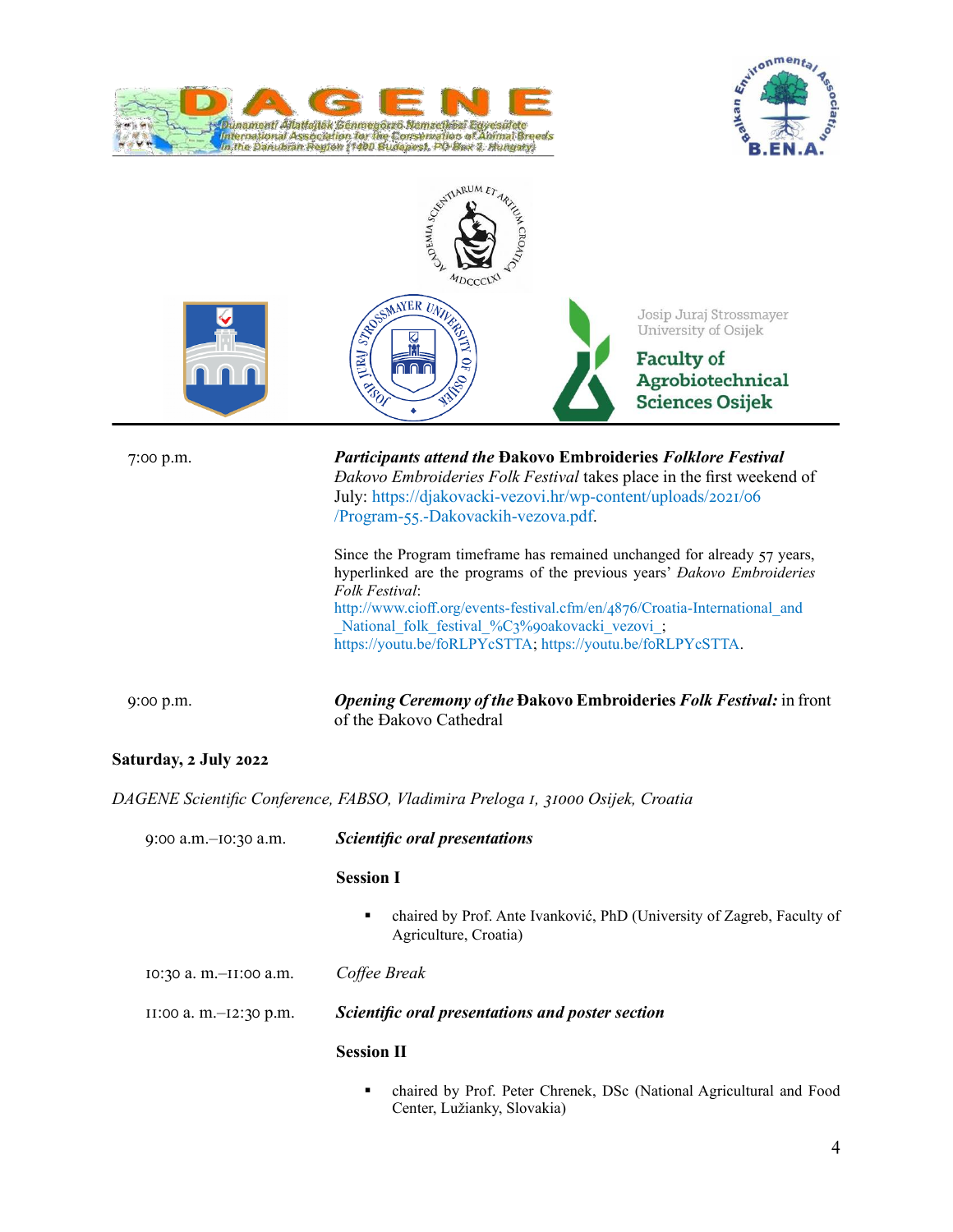





| $12:30$ p. m.- $13:30$ p.m.             | <b>Luncheon:</b> subsequently, a brief visit to the campus of Josip Juraj<br>Strossmayer University of Osijek                            |
|-----------------------------------------|------------------------------------------------------------------------------------------------------------------------------------------|
| Departure to Dakovo                     |                                                                                                                                          |
| $2:00 \text{ p.m.} - 5:00 \text{ p.m.}$ | <i>Visit to the National Lipizzaner Stud Farm in Dakovo:</i> includes the tours<br>of the Ivandvor Stud Farm and Đakovo Stallion Station |
| 5:30 p.m. $-6$ :30 p.m.                 | A guided tour of the Dakovo Cathedral                                                                                                    |
| 7:00 p. m. $-9:00$ p. m.                | <b>Dinner in Đakovo</b>                                                                                                                  |

### **Sunday, 3 July 2022**

9:00 a.m. – *Participants attend the program of the* **Đakovo Embroideries** *Folklore Festival:* show staged in front of the Đakovo Cathedral

> The conferees may spend an entire day watching a splendid procession of wedding teams, riders, and costumed folklore review participants presenting their songs and dances.

Afternoon hours *Attendees' departure and farewell*

### **Congress Registration**

In order to finish the preparations and hold the Joint International Congress successfully, please indicate your intention to participate not later than on **24 June 2022**. Thus, enclosed please find the Participation Registration Form (Participation Registration Form.docx), to be sent to both e-mail addresses specified (mirjana.baban@fazos.hr and postaj@agr.unideb.hu, respectively). The Abstracts (deadline expiry prolonged to 24 June 2022) and manuscripts (deadline expiry date set to 31 July 2022) are to be e-mailed to Prof. Ante Ivanković (aivankovic@agr.hr).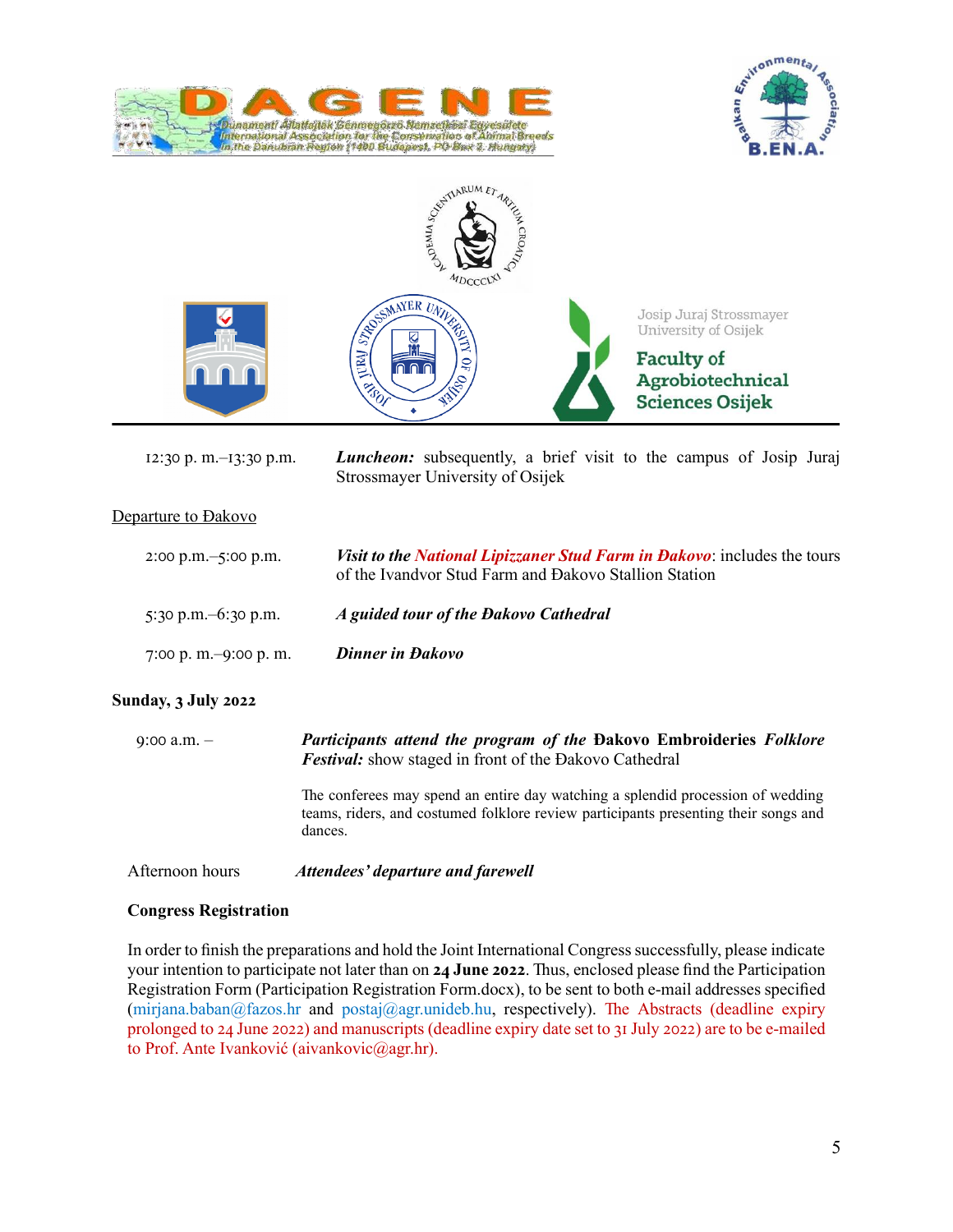





## **Participation Fee**

Participation fee shall amount to  $\epsilon$ 50 (payable up to 24 June 2022). Participants are kindly asked to transfer the fee in advance. Exemptions thereto are the undergraduate and Ph. D. students, who shall be exempted from the abovementioned participation fee payment. The conference fee shall cover both lunch and dinner on Saturday, 2 July 2022, as well as coffee breaks and Congress printables.

All program participants not presenting the papers and not consuming the food and beverages shall also be exempted from the participation fee payment. Registration is mandatory.

Instructions pertaining to the domestic nationals' payments are as follows:

IBAN: HR1725000091102019470 reference no. (*poziv na broj*): 00 757

Instructions pertaining to the foreign nationals' payments are as follows:

Faculty of Agrobiotechnical Sciences Osijek Vladimira Preloga 1 HR‐31000 Osijek, Croatia

account number/IBAN: HR1725000091102019470 SWIFT/BIC: HAABHR22 bank details: Addiko Bank d. d., Slavonska avenija 6, Zagreb reference no.: 00 757 descriptor: DAGENE 2022 + participant's name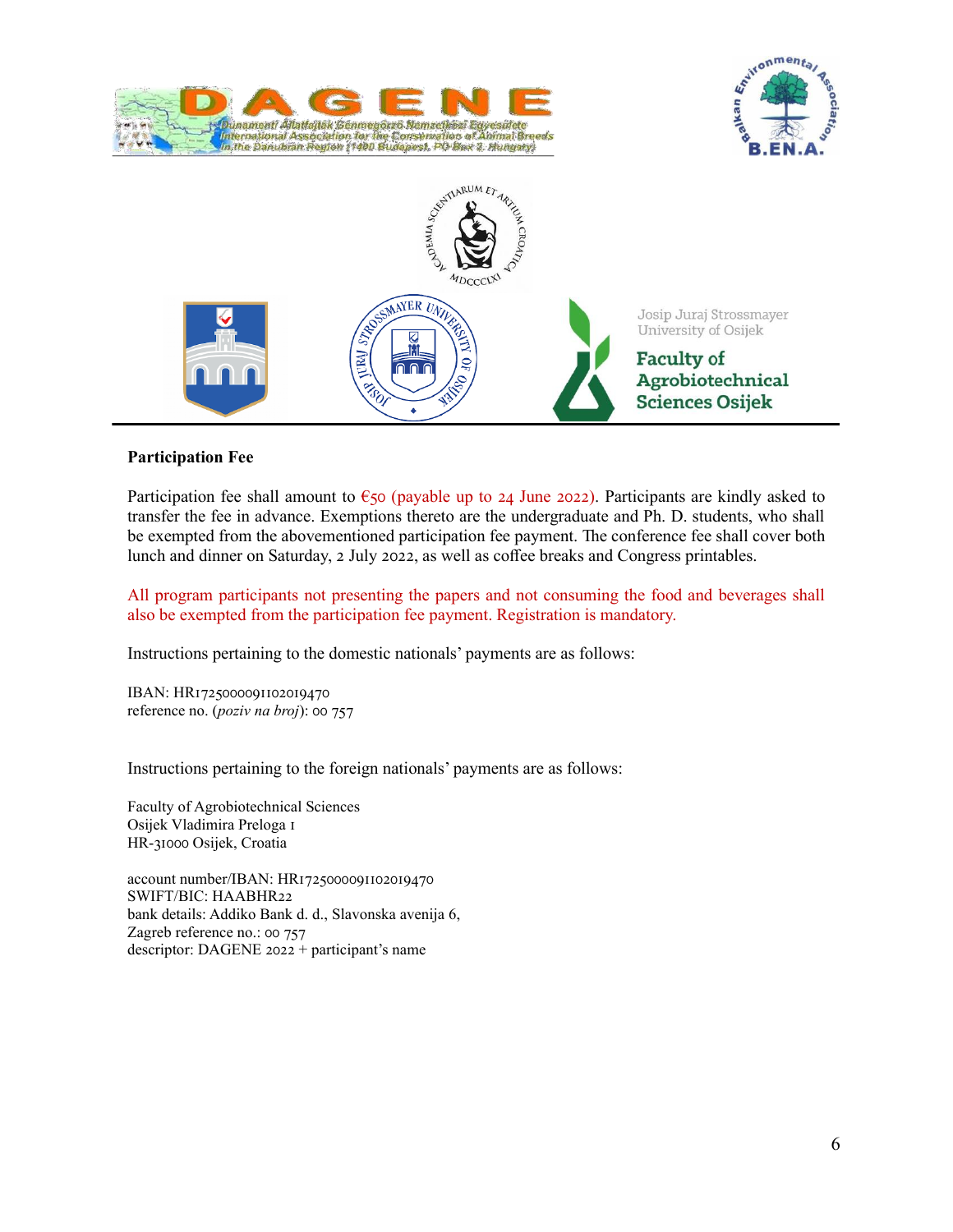





## **Congress Venue**

Faculty of Agrobiotechnical Sciences Osijek (FABSO) Vladimira Preloga 1 HR‐31000 Osijek, Croatia



The Congress venue are the aforesaid premises of the Faculty of Agrobiotechnical Sciences Osijek (FABSO), Vladimira Preloga 1, HR‐31000 Osijek, located on Josip Juraj Strossmayer University of Osijek's campus.

The New Student Dormitory (*Novi studentski dom*) is located in the immediate vicinity, to the left of the Faculty's main entrance, while the Campus Student Restaurant (*Studentski restoran* Campus) is located immediately behind the Faculty's edifice (see the satellite photograph enclosed).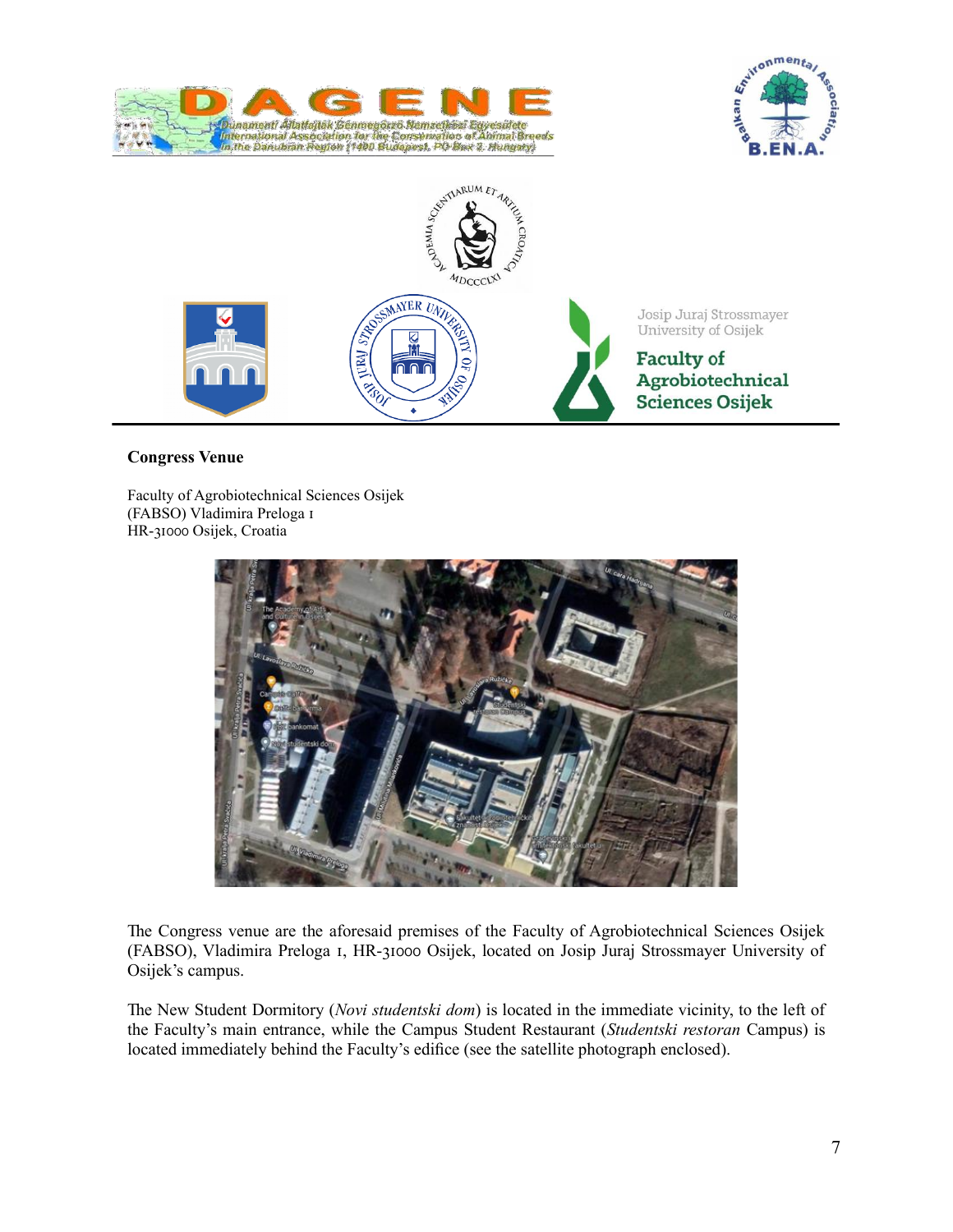







# **Consolidated Accommodation Options**

*Option 1: Accommodation and Meal Price List*

Provider: **Student Dormitory** Kralja Petra Svačića 1c HR‐31000 Osijek (new pavilion)

> telephone: +385 31 251 123 web: http://www.stucos.unios.hr/?page\_id=452

Accommodation payments may be effectuated in cash or via payment slips. All per person prices below pertain to the overnight stays and are expressed with the VAT included, as follows:

- a single room, priced HRK187.50  $(625)$
- a double room, priced HRK125 ( $E$ 17)

From 1 July 2022 to 3 July 2022, fifteen single rooms and forty double rooms are available. Each single room has a bathroom of its own, while the double rooms share a bathroom.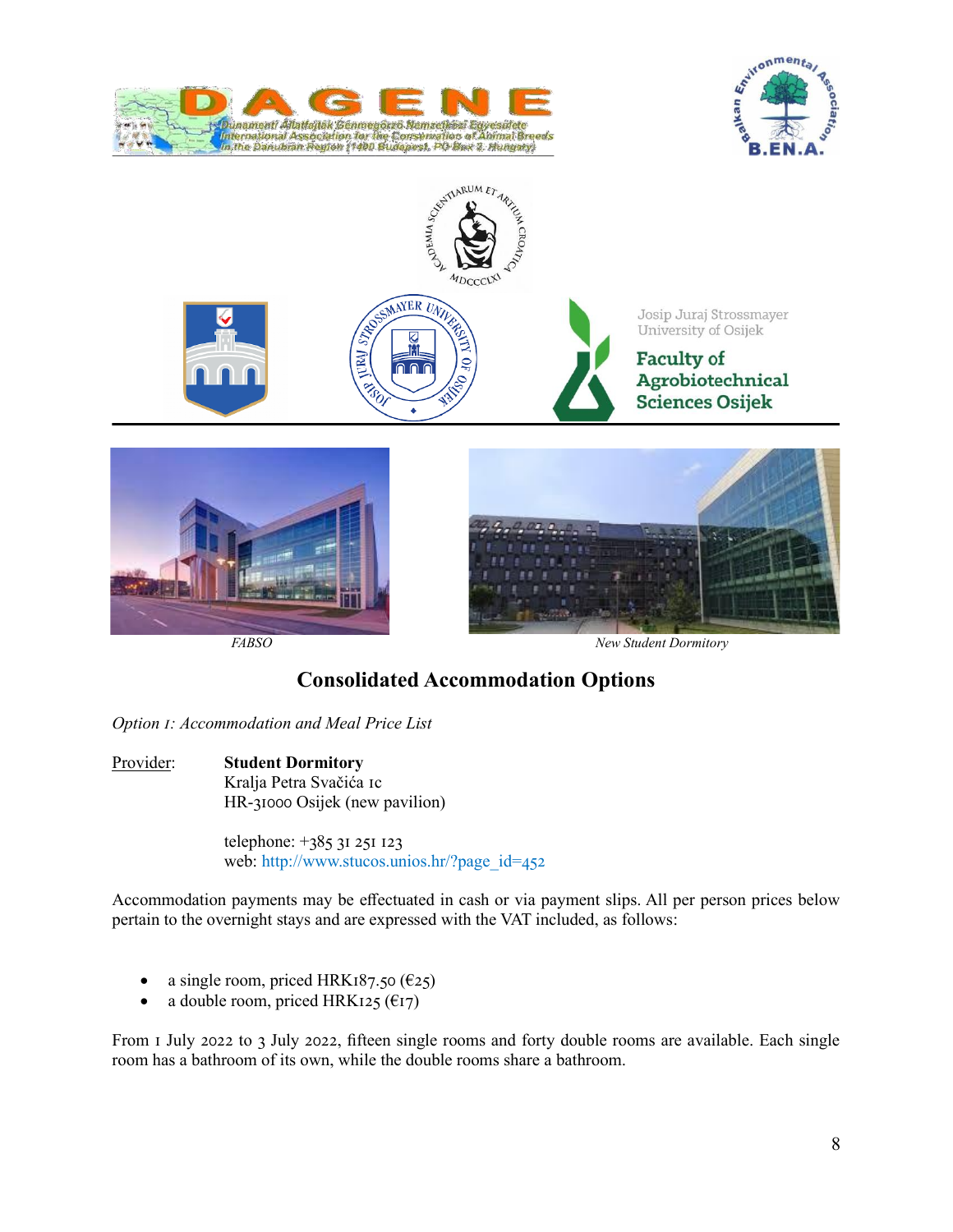





Meals could be served in the adjacent Student Restaurant (located on the campus), payable in cash. All per person prices below pertain to the restaurant meals and are expressed with the VAT included, as follows:

- breakfast, priced HRK25 ( $\epsilon$ 4.50)
- lunch, priced HRK45 ( $\epsilon$ 6)
- dinner, priced HRK45 ( $\epsilon$ 6)

For additional inquiries, please refer to Ms. **Gabrijela Šimić** (*gsimic@stucos.hr*).

### *Option 2: Accommodation Price List*

Provider: **Apartman Osijek**

e‐mail: info@apartman-osijek.hr GSM: +385 98 200 400 telephone: +385 31 200 400 web: https://www.apartman-osijek.hr/english.php

Accommodation payments may be effectuated in cash or via payment slips. All prices below pertain to the overnight stays, as follows:

- a *studio apartment* (sized 30 m<sup>2</sup>) with a bathroom included, priced HRK340 ( $\epsilon$ 45) per person, that is, HRK380 ( $\epsilon$ 50) per two persons
- parking places provided (approximately, a five-minute drive to the Congress venue)
- accommodation venue: Istarska ulica 18b

HR‐31000 Osijek

- *Tvrđa apartment* (sized 68 m<sup>2</sup>), a three-room residence with two bathrooms and a balcony, priced HRK530 ( $\epsilon$ 70) per four persons, that is, HRK680 ( $\epsilon$ 90) per five persons
- parking places provided (approximately, a five‐minute drive to the Congress venue)
- accommodation venue: Istarska ulica 18b
	- HR‐31000 Osijek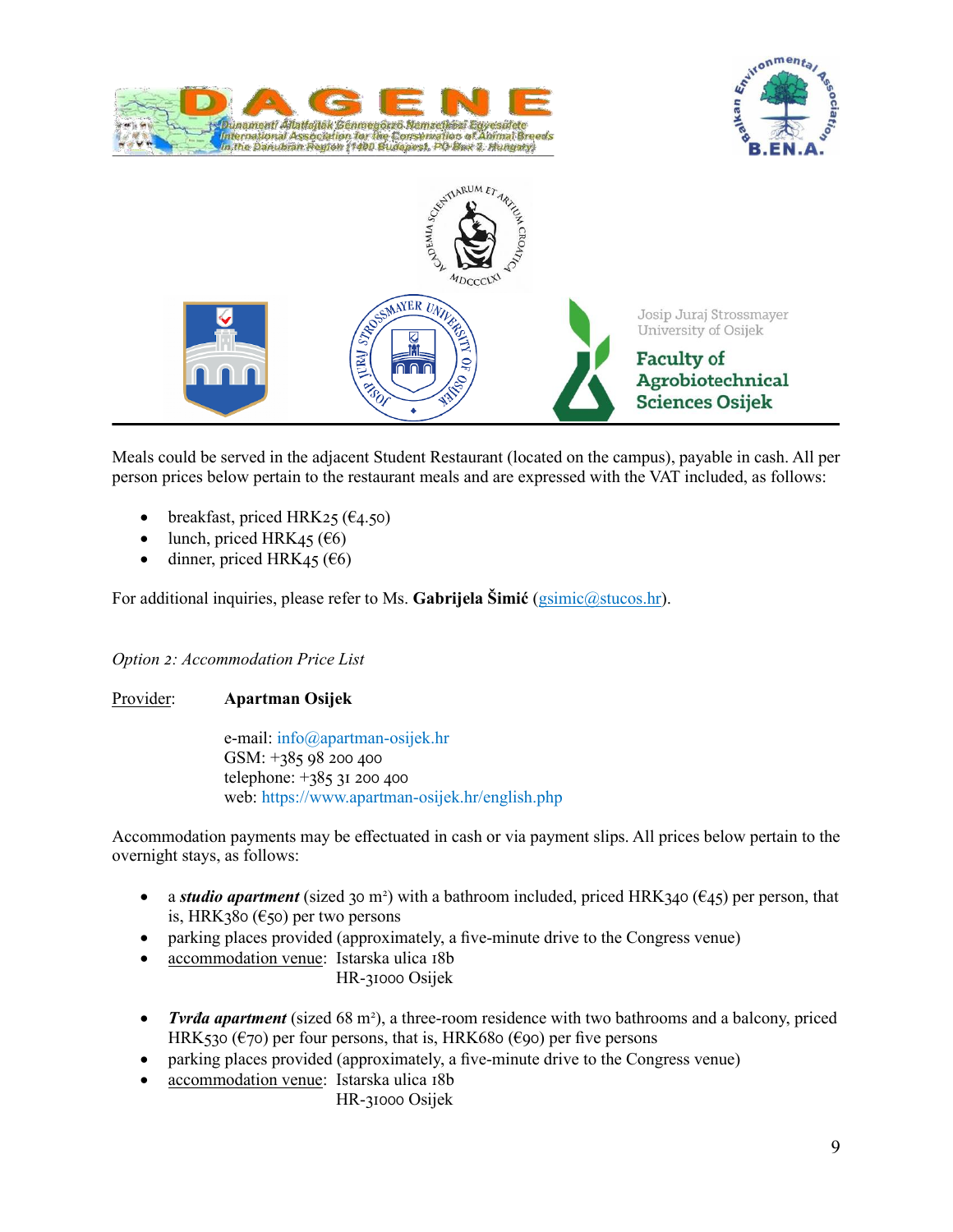





# Additional Attendance Points

Additional attendance points will be allocated to the participating conferees affiliated with the scientific field of Veterinary Medicine.

## Instructions to the Participants Unable to Attend the Congress in Person

All participants unable to arrive to the venue and attend the Congress in person *will be provided with an opportunity to present their papers online or via poster*. The details concerning the online presentation hyperlinks or poster format will be communicated in due time.

Poster section contributions should be sized 100 cm  $\times$  70 cm (height  $\times$  width).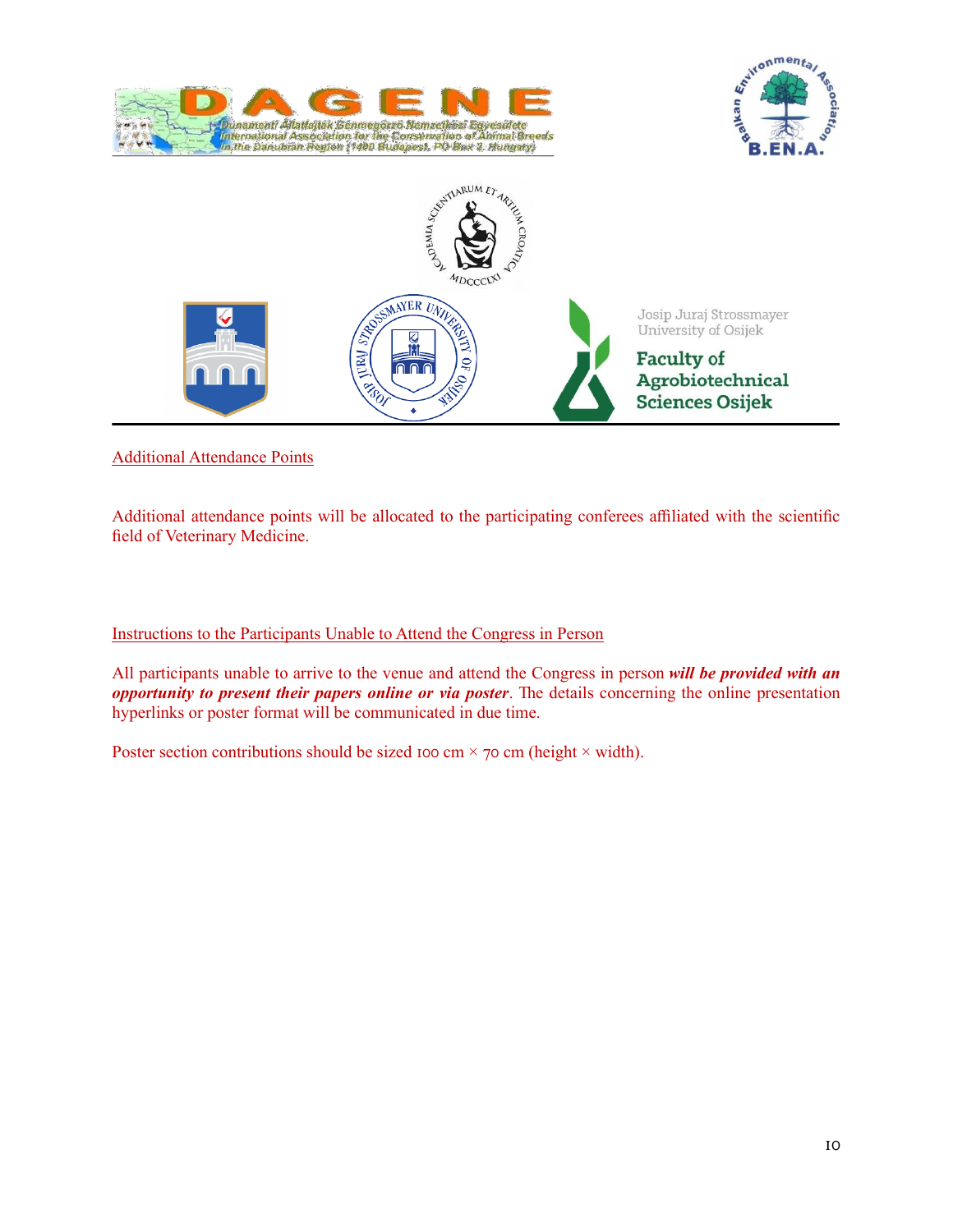





# **Abstract and Manuscript Guidelines**

### *Abstracts*

The conferees are kindly requested to submit their Abstracts in a correct academic English and in a prescribed form so that the editing process could be facilitated.

Format requirements: A4 paper size, Times New Roman typeface, 12 points, single‐spaced, justified (generally, margins are to be set at 2.5 cm, with the exception of lower margin, which is to be set at 2.0 cm).

## **Title (Times New Roman, bold, 12 points, centered)**

(3 empty lines)

Authors' names: Times New Roman, 12 points, LAST NAME (capitalized), comma separating the author's last name from his or her first name (.), First name (lowercased), workplace designators to be superscripted ( 1 ) after the authors' first names, with the en dash character (–) separating multiple names. (1 empty line)

<sup>1</sup> workplace: institution, address (street name and house number, zip code, locality / city name)

\* o

According to our new decision, both the correspondent author and the presenter are to be properly marked. The correspondent author is to be marked by a superscripted asterisk (\* ) following the correspondent author's name, and his or her role ("correspondent author") has to also be stated below, following the superscripted asterisk character  $(\dot{\ })$ . The presenter is to be marked by a superscripted circle  $(\dot{\ })$  following the correspondent author's name, and his or her role ("presenter") has to also be stated below, following the superscripted circle character  $(°)$ .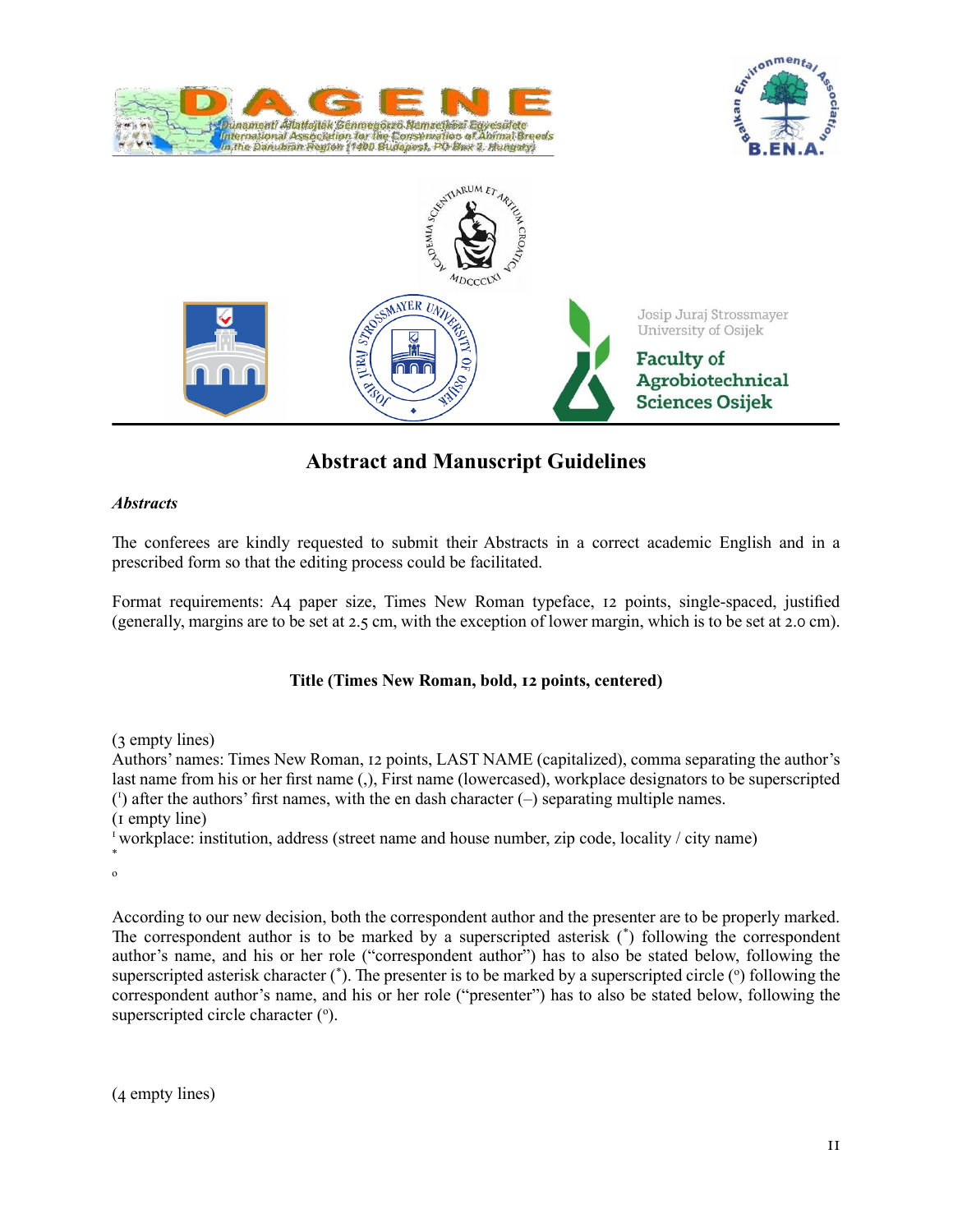





**Abstract (**Times New Roman, bold, 12 points)

(1 empty line)

An informative, carefully prepared Abstract has to be drafted fluently, in a single paragraph. Word count **should not exceed 150 words, that is, 1,200 characters with spaces**. The Abstract should discuss a problem, cite the experimental method(s), state the results and derive a conclusion. Times New Roman typeface (sized 12 points) should be used.

Keywords: (1 empty line) Three to four professionally and terminologically relevant descriptor words should be used.

# *Manuscripts: DAGENE Journal 2022*

The conferees are kindly requested to submit their manuscripts in an appropriate format so that the editing process could be facilitated. As the *Journal* is currently printed black and white, the manuscripts need not be prepared for color reproduction. We hereby draw the prospective authors' attention to an opportunity of their article referencing either in the *DAGR Journal* or in other reputable publication.

The overall manuscript length **should not exceed six pages, that is, 2,500 words or 15,000 characters**  with spaces. Format requirements: A4 paper size, Times New Roman typeface, 12 points, single-spaced, justified (generally, margins are to be set at 2.5 cm, with the exception of lower margin, which is to be set at 2.0 cm). Please do not use the tab key to separate the paragraphs.

The author–year reference system should be parenthetically applied in the body text, with the cited author's last name being capitalized (e.g., LAST NAME, 2022). In case of two coauthors, both last names should be referenced in the body text. In case of more than two authors, however, the first author's last name should be capitalized, followed by the abbreviation *et al.* (e.g., (LAST NAME et al., 2022).

# **Title (Times New Roman, bold, 12 points, centered)**

(3 empty lines)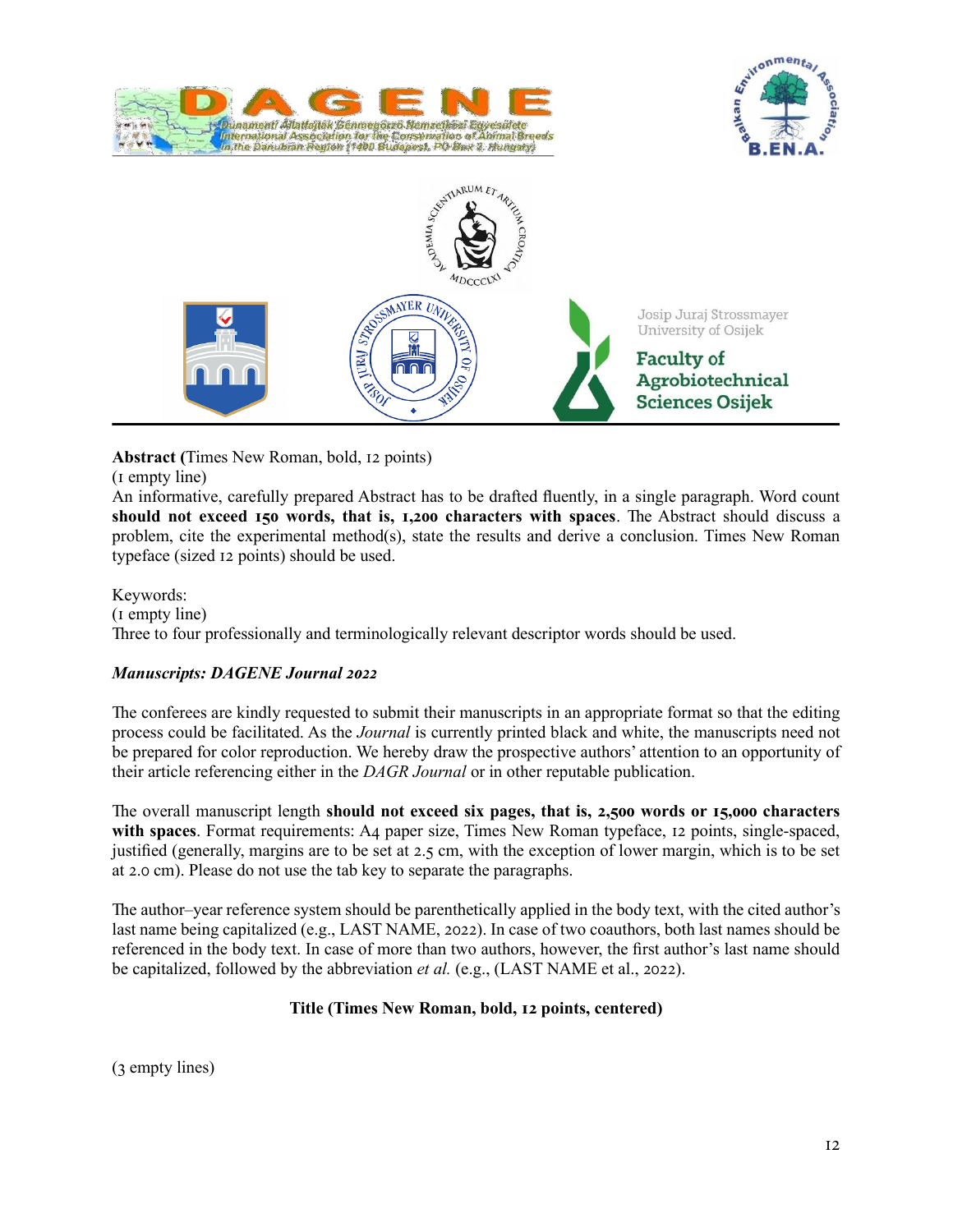





Authors' names: Times New Roman, 12 points, LAST NAME (capitalized), comma separating the author's last name from his or her first name (.), First name (lowercased), workplace designators to be superscripted ( 1 ) after the authors' first names, with the en dash character (–) separating multiple names. (1 empty line)

<sup>1</sup> workplace: institution, address (street name and house number, zip code, locality / city name)

\* o

According to our new decision, both the correspondent author and the presenter are to be properly marked. The correspondent author is to be marked by a superscripted asterisk (\* ) following the correspondent author's name, and his or her role ("correspondent author") has to also be stated below, following the superscripted asterisk character  $(\dot{\ })$ . The presenter is to be marked by a superscripted circle  $(\dot{\ })$  following the correspondent author's name, and his or her role ("presenter") has to also be stated below, following the superscripted circle character  $(°)$ .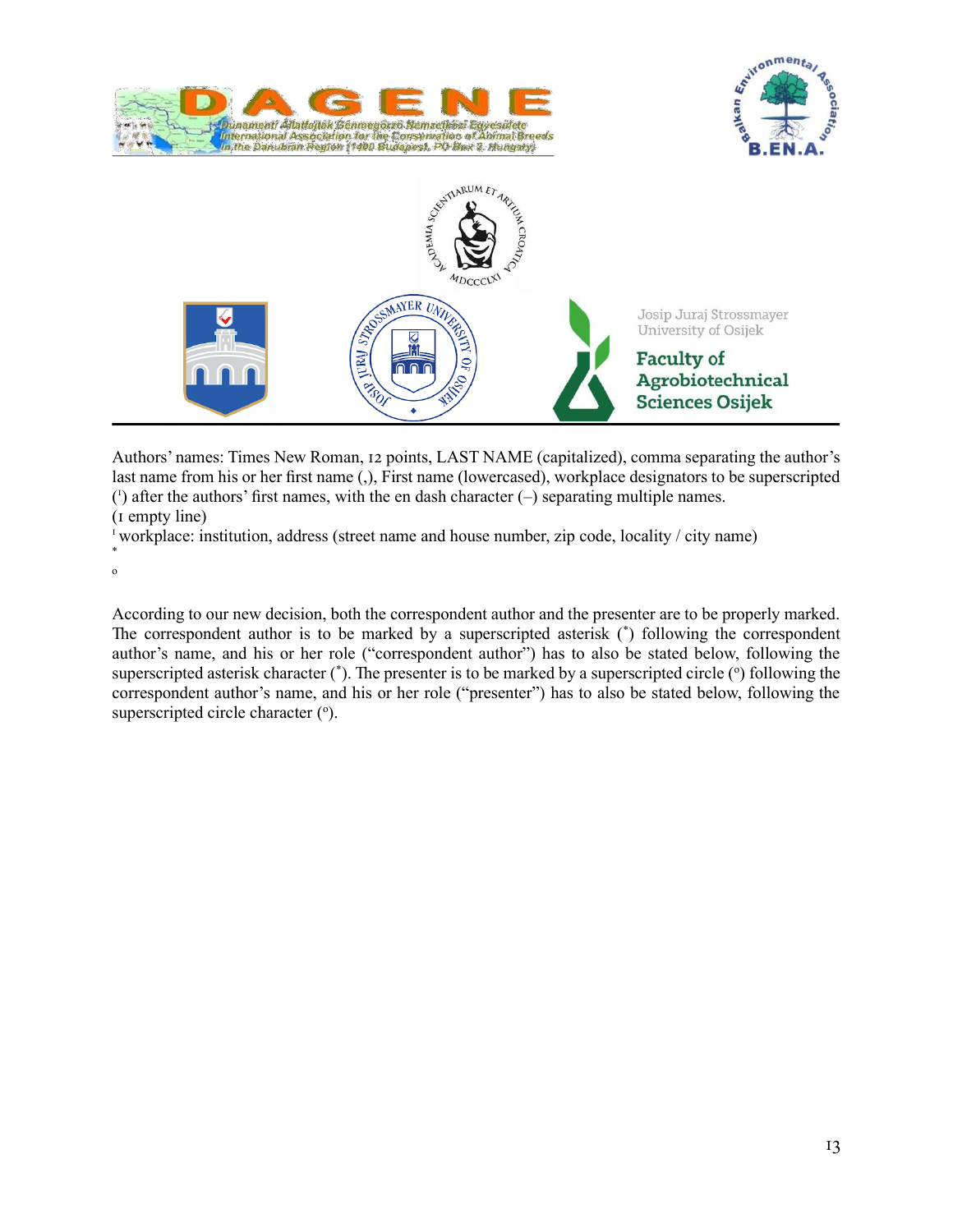





## (4 empty lines)

**Abstract (**Times New Roman, bold, 12 points)

The Abstract should be submitted in the English language if the body text is written in German. Pursuant to the author's preference, however, this précis (*Zusammenfassung*) may also be styled in the German language.

(1 empty line)

An informative, carefully prepared Abstract has to be drafted fluently, in a single paragraph. Word count **should not exceed 150 words, that is, 1,200 characters with spaces**. The Abstract should discuss a problem, cite the experimental method(s), state the results and derive a conclusion. Times New Roman typeface (sized 12 points) should be used.

### Keywords:

(1 empty line)

Three to four professionally and terminologically relevant descriptor words should be used to provide the manuscript with an additional quality.

(2 empty lines)

**Introduction** (Times New Roman, bold, 12 points)

(1 empty line)

The Introduction should outline the selected topic's background and history. Additionally, the Introduction should contain the research objective. Times New Roman typeface, 12 points, should be applied.

(2 empty lines)

### **Materials and Methods** (Times New Roman, bold, 12 points)

(1 empty line)

This section is to report on the paper's main findings. The tables should be centered, inclusive, and simple, arranged without frames and vertical, whereas the horizontal lines should be applied. Please leave an empty line prior to a table and after it. Pay attention not to reference the same result figured in a table and depicted on a graph. In the body text, the tables should be numbered by Arabic numerals consecutively in the order of their appearance. The table titles should be concise, set above the table, and separated by an empty line. In the body text, the tables should be referenced properly, for example, "Table 1." Legends can be added if contributing to the tables' better understanding. The figures in the body text should also be numbered consecutively by Arabic numerals in order of their appearance.